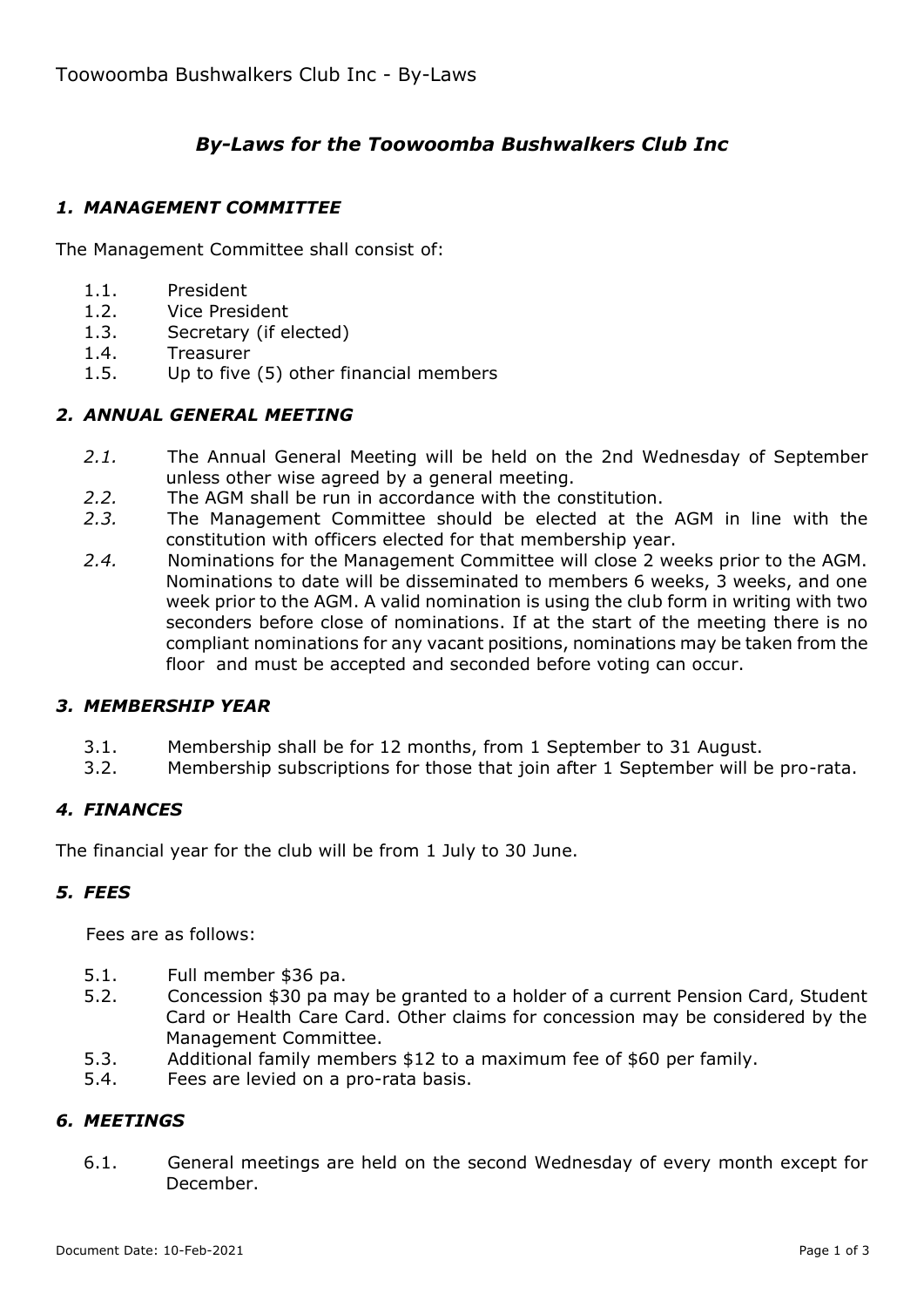# Toowoomba Bushwalkers Club Inc - By-Laws

- 6.2. Management Committee meetings will be held from time to time in accordance with the constitution and relevant Incorporation legislation.
- 6.3. Appointment of a proxy by a member for a general meeting or by a management committee member for a management committee meeting, and any direction for voting on a resolution, can only be made on the approved forms as published on the Club website.
- 6.4. There should be at least one week's notice for a normal management committee meeting.
- 6.5. The minutes of each management committee meeting, general meeting, and annual general meeting, shall be circulated, open for discussion and amendment, subject to the approval of the next corresponding meeting, the chairperson shall sign the minutes as verification of their accuracy.

# *7. MEMBERSHIP*

## **7.1. Membership Class**

- 7.1.1. An ordinary member is a person who has been admitted as a member in accordance with the constitution and is financial.
- 7.1.2. All new members shall be classified as ordinary members unless determined by the Management Committee to be a probationary member. Probation will be reviewed by the Management Committee within 6 months.
- 7.1.3. Life members are those members approved to be life members through a vote of a general meeting.
- 7.1.4. A temporary member is a visitor who is granted temporary membership for the period of participation in a club activity.

# **7.2. Admission to Membership**

- 7.2.1. All applicants for membership are required to complete the approved membership form.
- 7.2.2. All applications for membership must be processed in accordance with the constitution, in a manner decided by the Committee.
- 7.2.3. Any nomination for Life Membership must lodged through the Management Committee prior to going to a General Meeting. The Management Committee must consider the nomination and present its recommendations to a General Meeting for decision.
- 7.2.4. Temporary membership will only be granted on completion of an activity attendance form and the Acknowledgement of Risk Form for the activity subject to the approval of the activity leader. Temporary membership will only be granted to a person for a maximum of three times before they are required to become a member if they wish to continue to participate in club activities.

# *8. WALKING AND OTHER CLUB ACTIVITIES*

### **8.1. All Participants in Club Activities**

- 8.1.1. All participants should familiarise themselves with the Walkers Responsibilities (see Appendix A) and by-Laws and make all reasonable attempts to follow these.
- 8.1.2. A participant in a club activity does so at their own risk and in the knowledge that it, like other recreational and physical activities, carries the risk of injury or death.